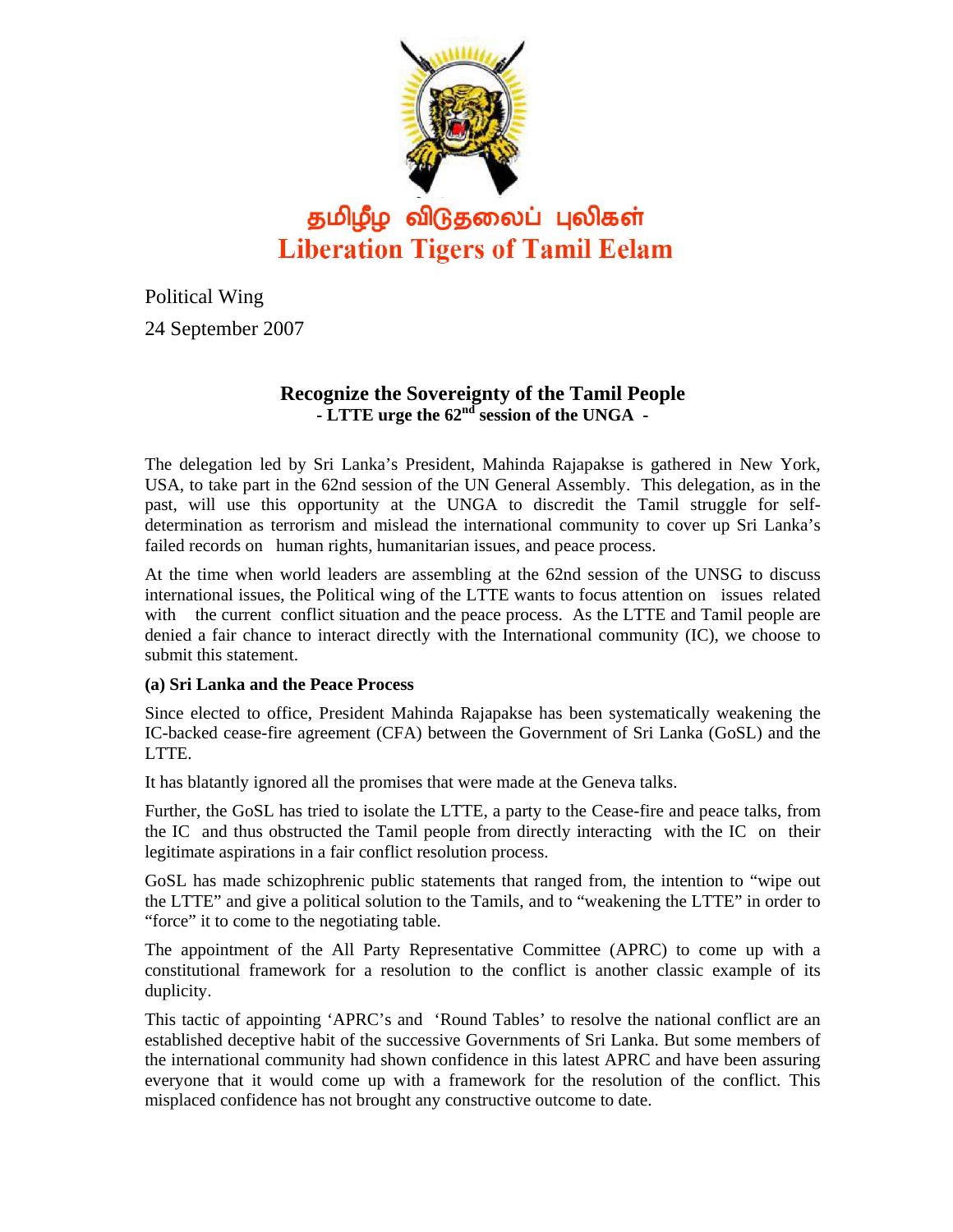

On the other hand, the leaders of the GoSL make regular toxic comments and victory parades on the execution of the military campaign. Cynically exploiting the international discourse on "terrorism", the GoSL locally justifies a war against the Tamil nation.

The latest and most categorical evidence came at the speech given by the Defense Secretary, Gotabhaya Rajapakse, in the presence of his brother, President Mahinda Rajapaksa, in Trincomalee on 14 September, which was nationally televised. He said,

"*We cannot establish permanent peace in the country by winning only half or two third of the war against terrorism.…….. President Rajapaksa cannot implement the desired political solution to the north and east conflict unless LTTE terrorism is defeated 100 percent."* 

Two important facts can be gleaned from this statement that was clearly endorsed by the President himself. Firstly, that the GoSL intends to intensify the war in the north and secondly that the APRC was a façade to fool the international community.

Indeed less than a week after making this televised statement in Sinhala, the GoSL on the eve of its representation at the UN General Assembly has again paid lip service to the peace talks.

#### **Genocidal war against Tamil people**

The growing statistics of civilian casualties amply prove beyond doubt that this war conducted by the Sri Lankan armed forces is indeed a genocidal war against the Tamil people. Oppressive laws sanctioned by a majoritarian Sinhala Government are legitimizing its brutality. The Emergency Regulations give cover and impunity for unlawful arrest, torture, killing, and disposal of bodies without investigations.

*Human rights and humanitarian law violations:* In the 21 months since President Rajapakse came to power in November 2005, 1974 Tamil civilians were killed by the Sri Lankan Armed forces and its allied paramilitaries and 842 Tamil civilians were either arrested or abducted and then disappeared by the same forces. Among those killed were four popular Tamil parliamentarians, Joseph Pararajasingam, Nadaraja Raviraj (both of whom were sitting MPs), A Chandra Nehru (a former MP) and V Vigneswaran (an MP designate elected to replace the assassinated Pararajasingam). Over 69 of those killed during this period were children under the age of 16. In addition to these killing of children, more than 150 civilians, among them many children, have sought safety in the Jaffna Human Rights Commission in fear of their life. Indeed the vast majority of the civilians who have been killed and disappeared in this period are the Tamils.

More than 500,000 people in the Jaffna peninsula are cut off from land access to the outside and are denied delivery of essential items by land and are kept in an open prison for its own military purpose by the GoSL. Despite repeated requests by the people of Jaffna and at the last Geneva talks by our side, the GoSL has not heeded to this request and has kept the A9 route closed.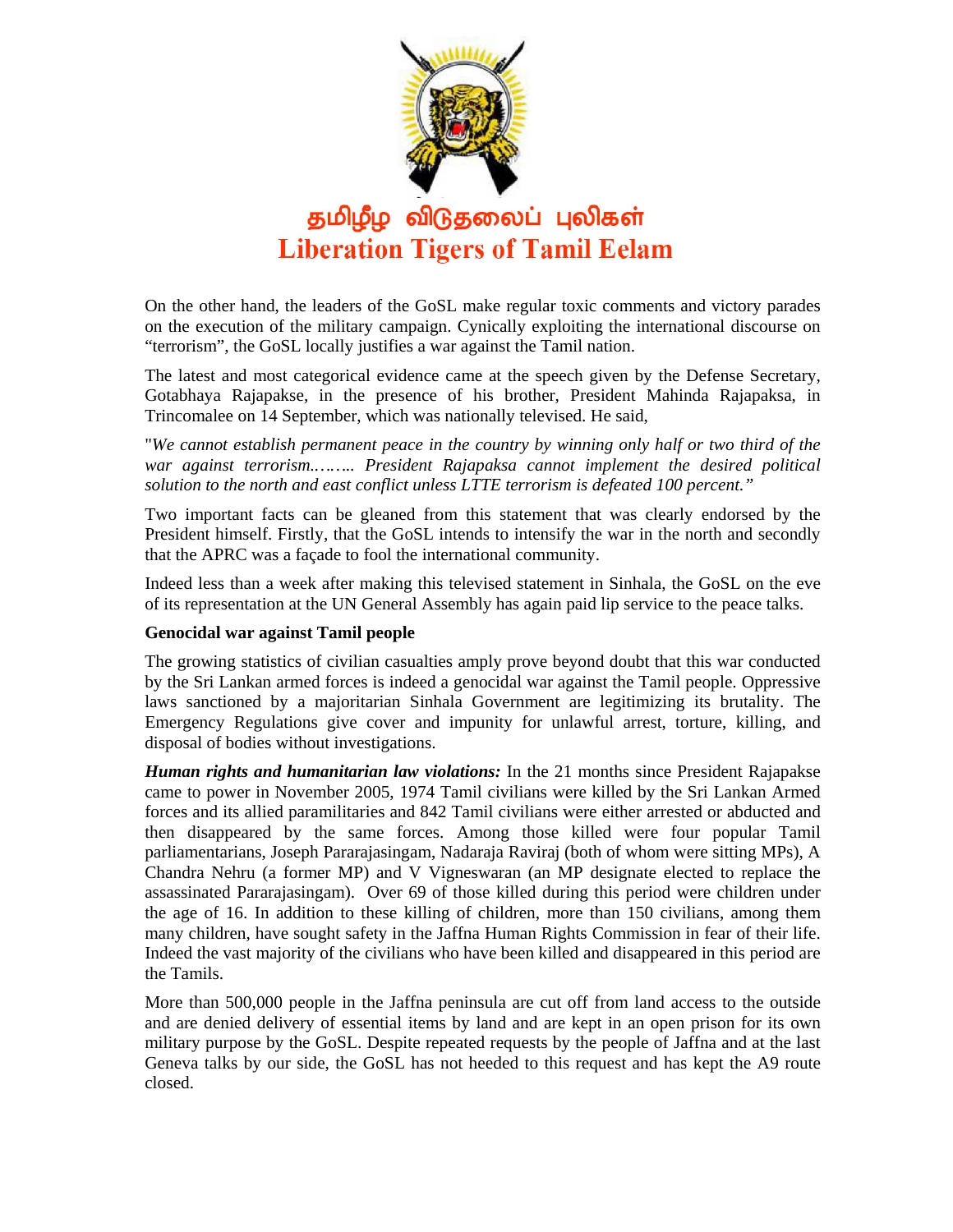

*Land grab:* The occupation war started by the GoSL last year has forced hundreds of thousands of Tamil people from their land thus depriving them of livelihood. Many civilians were killed and disappeared in the process. The displaced were then forcefully resettled against their wishes in certain locations. Indeed the UN High Commission for Refugees announced that it was withdrawing from the resettlement involvement due to this flawed process. In Sampur and Muthur East, the GoSL confiscated lands belonging to the people by declaring them as High Security Zones and is implementing programs to create new Sinhala settlements in these regions.

*Media suppression:* In order to obstruct information about its war on the civilians that is causing unimaginable hardship for the people, the GoSL is suppressing media freedom in many aspects. Those who operate despite such threats are murdered. Eleven journalists have been murdered since 2005 by the GoSL operated forces. The "Uthayan" daily from Jaffna, the voice of the most threatened people, is continuously operating under threat. Another journalist from the south who exposed corruption in weapon procurements of the GoSL has also come under death threat.

*Labeling 'terrorist':* Representatives of the international community, who have raised their voices on these horrendous violations of humanitarian norms, have been repeatedly targeted by the GoSL with the most vicious attacks. It is typical of the leaders of the GoSL to use the brush of " terrorist" and "LTTE sympathizer" on anyone who raises their voice for justice and decency in this island. Among those who have been painted thus are, UN Under Secretary for Humanitarian Affairs, John Holmes, UN representative for Children Affected by Armed Conflict, Ambassador Allan Rock, and Australia's Former Foreign Minister and current President of International Crisis Group, Mr. Gareth Evans. They have all been called by senior members of the GoSL as "White Tigers".

#### **(b) LTTE and the peace process**

We strongly believe that the international community understands that the Tamil liberation struggle against oppression has been taken up according to international norms. And it cannot be compared to aimless, intolerant causes of violence: terrorism

Further, we expect the international community recognize that it is always the LTTE that keeps the doors wide open for peace talks. LTTE unilaterally declared a ceasefire in 2000, after recapturing many towns in Vanni and the major Sri Lankan military camp in Elephant Pass, thus paving the way for the ensuing peace efforts. Yet the then regime of President Kumaratunge did not come to the peace table until after testing its military strength in yet another military operation and facing further losses.

We again gave time and counsel to the new regime of President Rajapakse to take forward the peace process. But his regime ignored all the agreements reached at the table, and even refused to heed the humanitarian needs of the people.